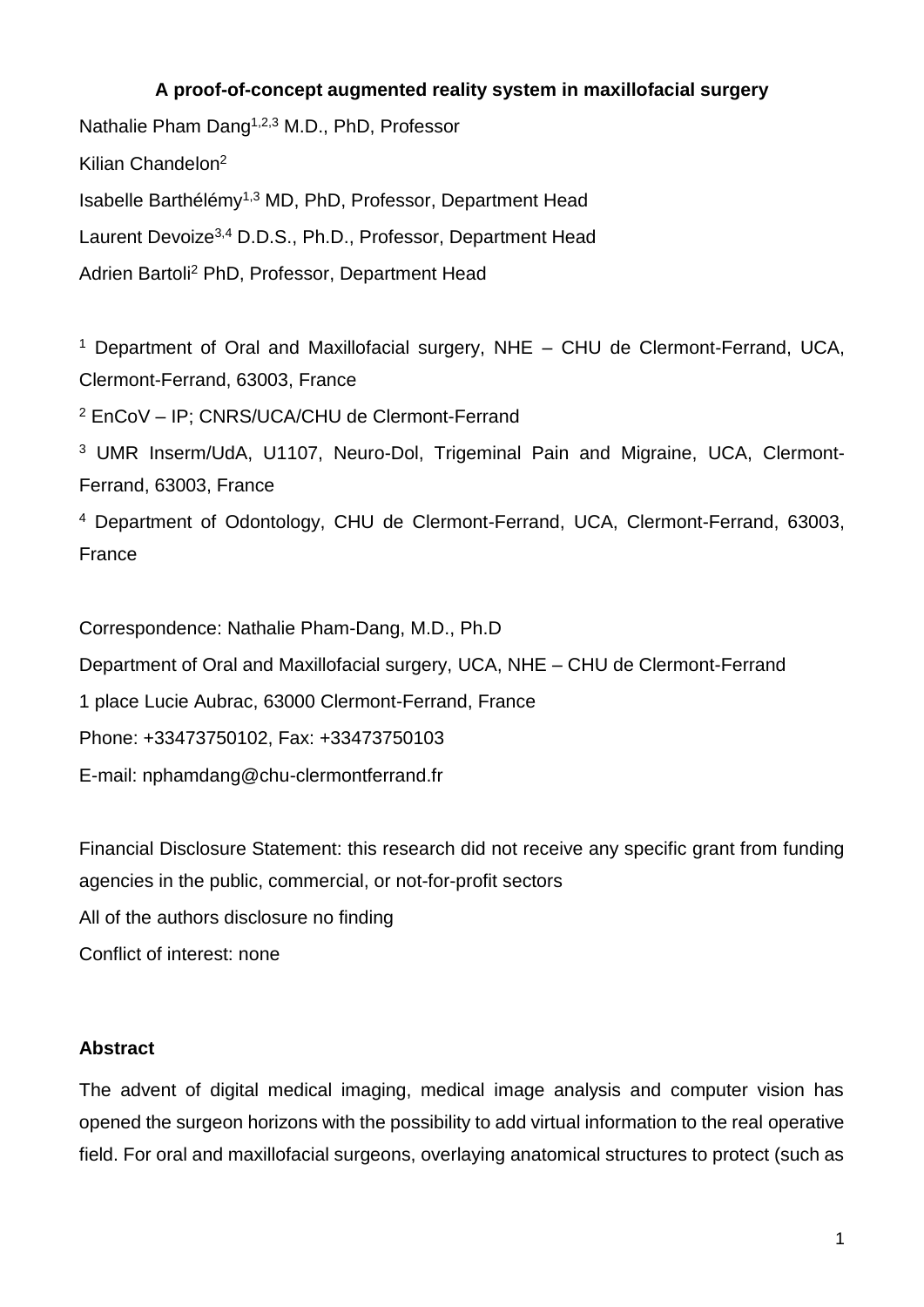teeth, sinus floors, inferior and superior alveolar nerves) or to remove (such as cysts, tumours, impacted teeth) presents a real clinical interest.

Through this work, we propose a proof-of-concept markerless augmented reality system for oral and maxillofacial surgery, where a virtual scene is generated preoperatively and mixed with reality to reveal the location of hidden anatomical structures intraoperatively. We devised a computer software to process still video frames of the operating field and to display them on the operating room screens.

Firstly, we give a description of the proposed system, where virtuality aligns with reality without artificial markers. The dental occlusion plan analysis and cusps detection allow us to initialise the alignment process. Secondly, we validate the feasibility with an experimental approach on a 3D printed jaw phantom and an ex-vivo pig jaw. Thirdly, we evaluate the potential clinical benefit on a patient.

In Conclusions, this proof-of-concept highlights the feasibility and the interest of augmented reality for hidden anatomical structures visualisation without artificial markers.

## **Keywords**

Maxillofacial surgery; Augmented reality; Computer-assisted surgery; Dental cusps.

## **Introduction**

Oral and maxillofacial surgery concerns both tumoral, functional and aesthetic disorders. In all these situations noble structures (including the teeth, nerves and bones) must be protected to ensure a functional and aesthetic result. Virtual Reality (VR) and planification based on 3D virtual models are a good technical assistance to improve quality and rapidity of the surgery. Yet, in practice, it is not enough (Ayoub et al. 2019). Projection of anatomical structures and tumours in real time on the patient would be a very helpful assistance. Augmented Reality (AR) is thus a promising approach. Over the past ten years, the technology has emerged in the field of medicine for medical education, surgical training and surgical interventions (Know et al. 2018).

From a general perspective, implementing AR requires three key elements: 1) a camera to film the surgical site, 2) a method to solve the virtual-to-real alignment problem and 3) a means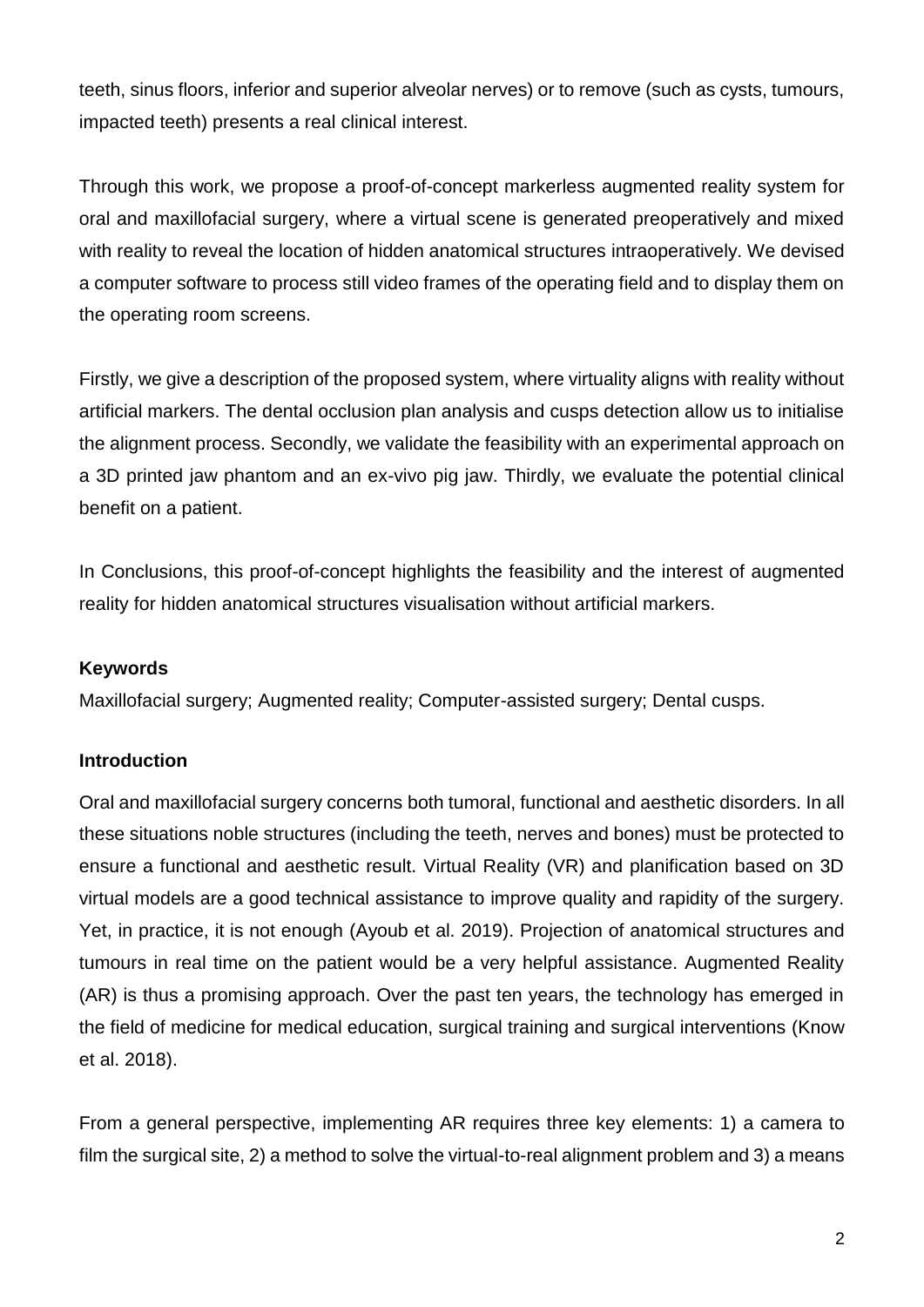to display the AR results to the surgical team. In endoscopic surgery, one already has a camera and a screen in place, and only the alignment problem is to be solved, as shown in the existing endoscopic AR solutions (Collins et al. 2021; Quero et al. 2019). In contrast, in oral and maxillofacial surgery, the operative field has to be adapted to add a camera and a screen. Existing methods use artificial markers to align the virtual 3D model reconstructed from CT with intraoral images (Zhang et al. 2016; Metzger et al. 2007; Zhu et al. 2017) and anatomical landmarks to perform surgical navigation (Metzger et al. 2007; Kang et al. 2012; Pepe et al. 2019). Some other methods use stereoscopic video analysis (Suenaga et al. 2015; Wang et al. 2019) to achieve intraoperative 3D surface reconstruction, replacing the markers by surface curvature analysis (Metzger et al. 2007; Kilgus et al. 2015; Wang et al. 2017; Kim et al. 2010; Destrez et al. 2019; Destrez et al. 2013) . These methods require very accurate 3D models and often fail owing to the limited quality offered by the current stereoscopic 3D reconstruction technology.

We propose a novel proof-of-concept AR system for bony head and neck parts. The system can use a CT scan and/or an 3D intraoral scan (IOS) as preoperative data. Our proposed alignment method has been developed without the need for fiducial markers. Specifically, it uses the dental cusps as anatomical landmarks to align the preoperative virtual 3D model to the intraoperative camera image. Concretely, our system provides visual augmentations on a still image of the operating field, as and when requested by the surgeon, assisting them in visualising hidden anatomical structures such as tumours, nerves and tooth roots. A software with Graphical User Interface was developed as well. We then performed trials to study the technical feasibility and clinical interest of AR guidance in oral and maxillofacial surgery.

## **Materials and Methods**

We propose a five steps workflow (fig.1), which resolves five identified technical issues. The output of the workflow is the camera image overlayed with visual augmentations.



Figure 1: augmented reality workflow.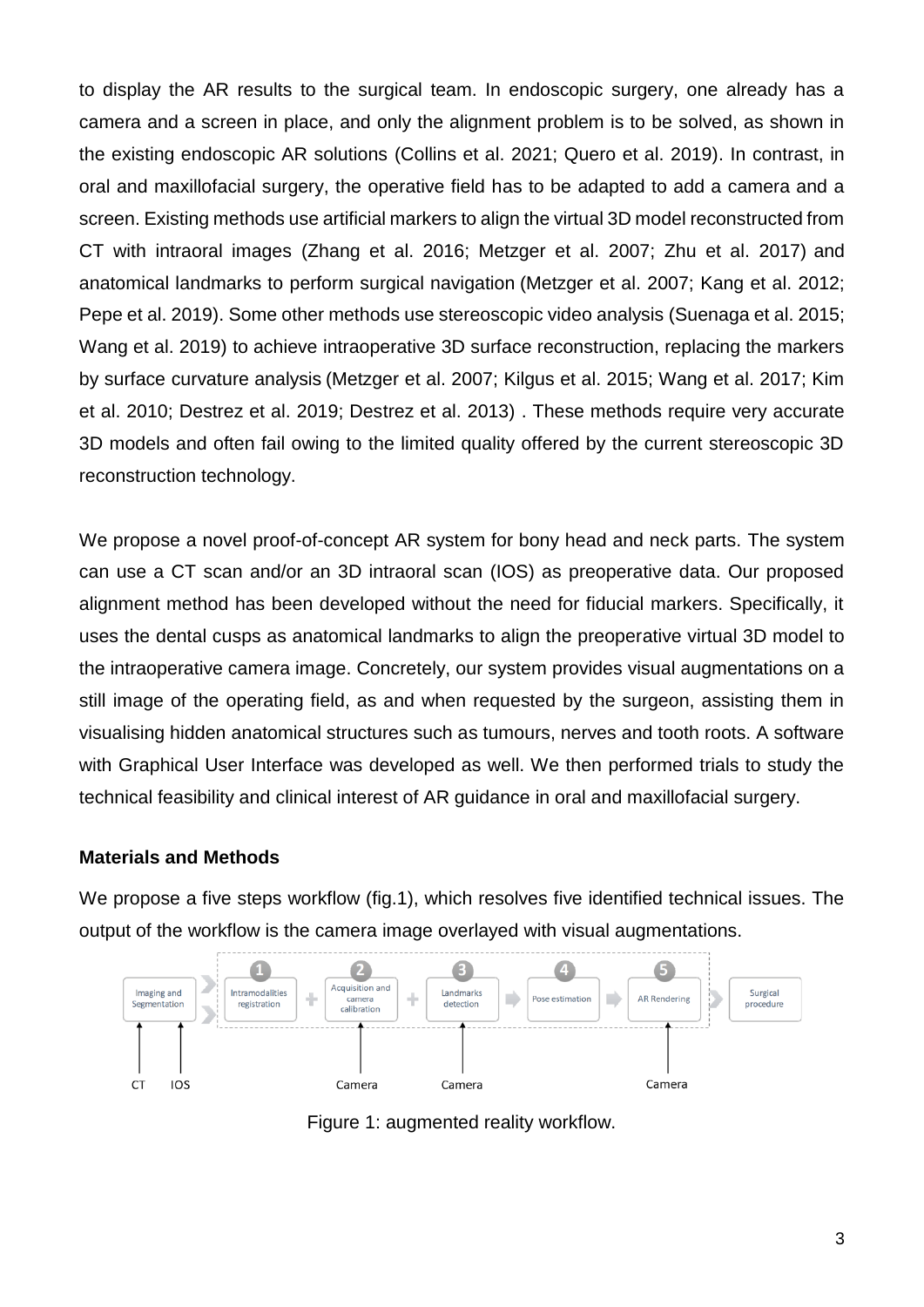### **Step 1: creating the virtual preoperative 3D model of the patient's oral anatomy**

Preoperatively, a CT scan or a cone-beam was performed. In order to have well detailed dental cusps and patient occlusion, an intraoral 3D scan is secondly undertaken.

The 3D intraoral mesh and the bone reconstruction obtained from the CT scan were fused to generate a detailed preoperative 3D model using a rigid transformation between the two-point clouds and a semi-automatic alignment done. First, an initial transformation matrix was manually obtained. Second, the Iterative Closest Point (ICP) algorithm is run to refine the transformation by automatically minimising the quadratic distance between the two-point clouds (Besl et al. 1992). The segmentation of the relevant anatomical structure is then made during surgical planning with the open-source software 3D Slicer.

## **Step 2: intraoperative video acquisition and camera calibration**

We suspend a Nikon DSLR camera protected by a sterile drape to a ceiling arm above the patient head. Only the camera lens was out of the drape. This simple setup respects the aseptic conditions of the operating room and limits the footprint.

Camera calibration consists in determining the parameters of the mathematical relation which relates the coordinates of a point in the 3D real environment and its coordinates in the intraoperative 2D image. We have used the open-source computer vision library OpenCV. It contains an implementation of the ChAruCo pattern and of the calibration method by Zhang (Zhang et al. 2000). In this method, the key idea is to take photos of the ChAruCo calibration pattern and after processing, the camera parameters modelling the relationship between the real 3D world and the camera image are determined.

### **Step 3: landmarks extraction**

We propose to use dental cusps as natural landmarks to solve the alignment problem in maxillofacial surgery. Teeth are rigidly linked to the mandible and the maxillary, follow the mandible mobilisation and the spee curve has a three-dimensional disposition. The system implementation allows one to manually mark at least 6 dental cusps on the preoperative model and then on the intraoperative image by clicking them in pairs.

## **Step 4: pose estimation**

Pose estimation consists in finding a rigid transformation mapping points from the preoperative 3D model to the camera. This transformation represents the sought alignment. Pose can be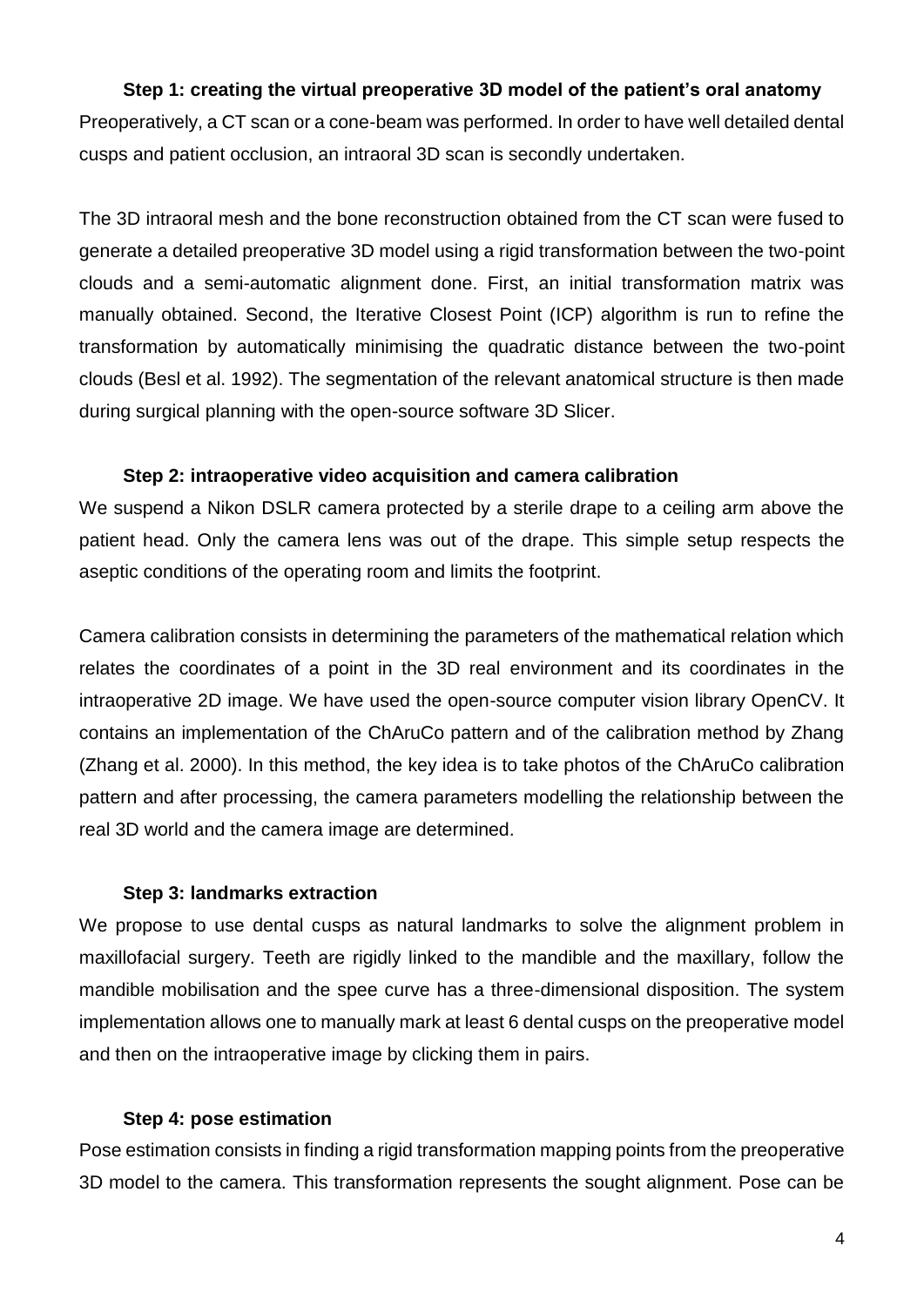estimated from corresponding point-pairs, which in our system are the dental cusps of step 3. At least three point-pairs are needed to perform pose estimation but more stable results are obtained when more are used. Concretely, we use an algorithm named PnP (Perspective-n-Points), whose inputs are n 3D-2D point-pairs and output is the sought pose, consisting of a 3D rotation and translation. We use the OpenCV implementation of PnP (OpenCV).

## **Step 5: augmented reality rendering**

We render the augmented reality by making visible the preoperative 3D model overlay on the eal intraoperative 2D camera view. Taking into account the pose estimate, the points of the preoperative 3D virtual model are projected to the image plane by perspective projection, which is assembled from the camera calibration and alignment parameters of steps 2 and 4. Concretely, we used OpenCV to implement this step.



Figure 2: proposed Graphical User Interface showing the setting, the preoperative calibration, the pre-operative planification with marker localisation and the intraoperative view before augmented reality alignment.

## **Experimental graphical user interface**

To make the workflow usable for a surgeon a GUI (Graphical User Interface) was developed by using graphical components from the open-source libraries Qt, OpenCV and VTK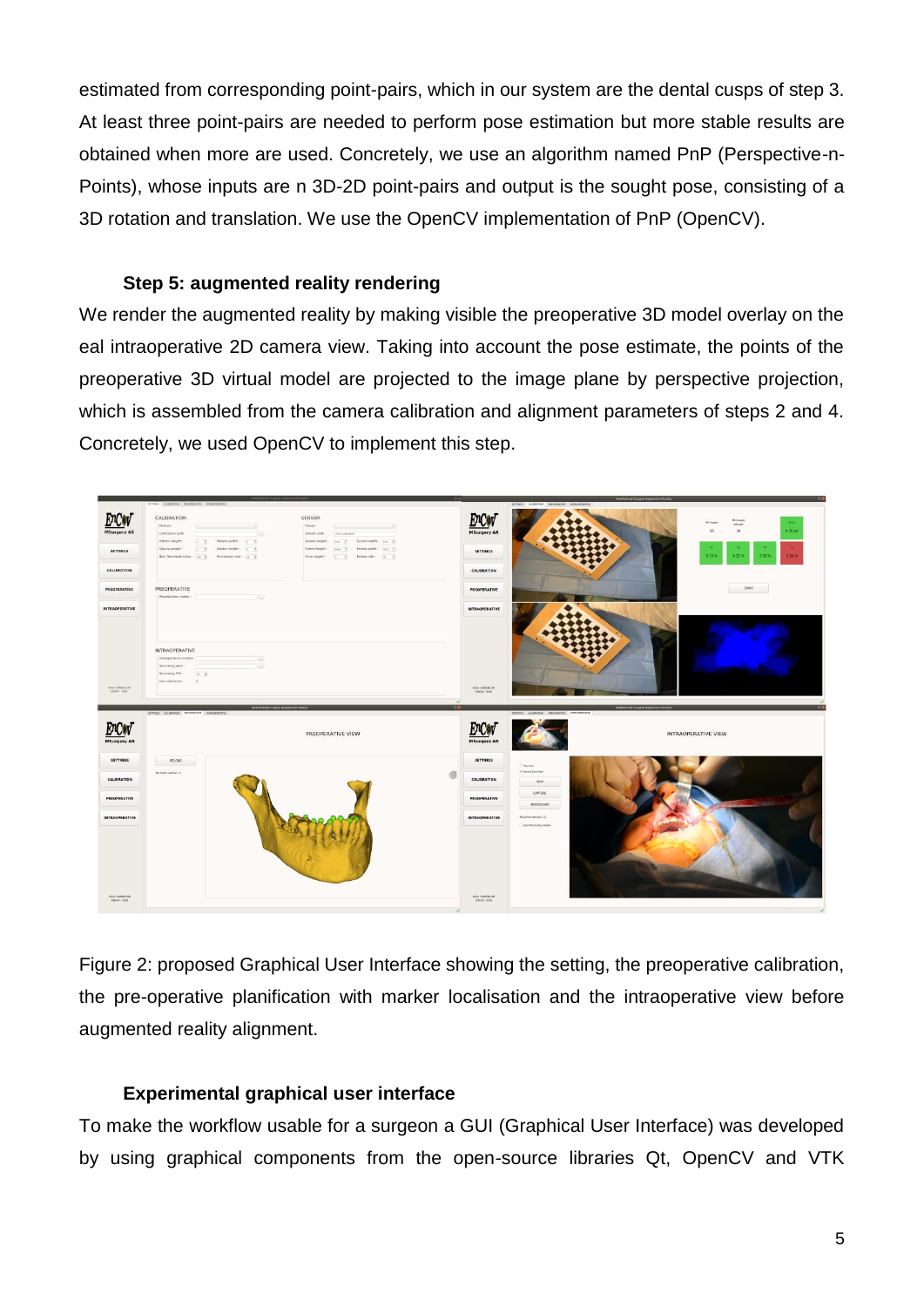(Visualization Tool Kit). The user imports the planification model, calibrates the camera, labels the dental cusps and then runs the process to generate the visual augmentation (fig. 2).

## **Results**

We carried out several experiments on three types of models: phantom, animal and human.

### **First model: phantom mandible model**

A maxillo-mandibular 3D ABS (Acrylonitrile Butadiene Styrene) printed model extracted from a patient CT scan slices serves as phantom. The model is monochromatic, well-lit and motionless. It allows us to test pose estimation and virtual rendering. AR makes it possible to identify the inferior alveolar nerve path on the mandible. After manually mark 8 point of interest on the preoperative model, the nerve trajectory projected on the phantom successfully starts from the mandibular foramen to the mental foramen (fig. 3).



Figure 3: application of augmented reality on a mandibular ABS phantom. A: presentation of the preoperative identification of the inferior alveolar nerve path on the 3D CT-scan reconstruction. B: identification of 8 landmarks on the virtual reconstructed mandible to solve the alignment problem. C: visual augmentation of the inferior alveolar nerve in blue projected on the mandible phantom which progress from the mandibular foramen to the mental foramen.

## **Second model: ex-vivo porcine head model**

For a greater realism, an ex-vivo pig head model was scanned with a Siemens SOMATOM Definition AS machine, following the conventional radiology protocol to perform bone segmentation. The model was placed and illuminated by an operative room lighting system. We used 7 pig dental cusps to serve as landmarks. This more realistic situation creates a compelling test case. Indeed, tissues of various colours and consistency are always present on the bone parts, which generates dimensional and colorimetric differences compared to the preoperative model. We chose the inferior alveolar foramina as the anatomic points to highlight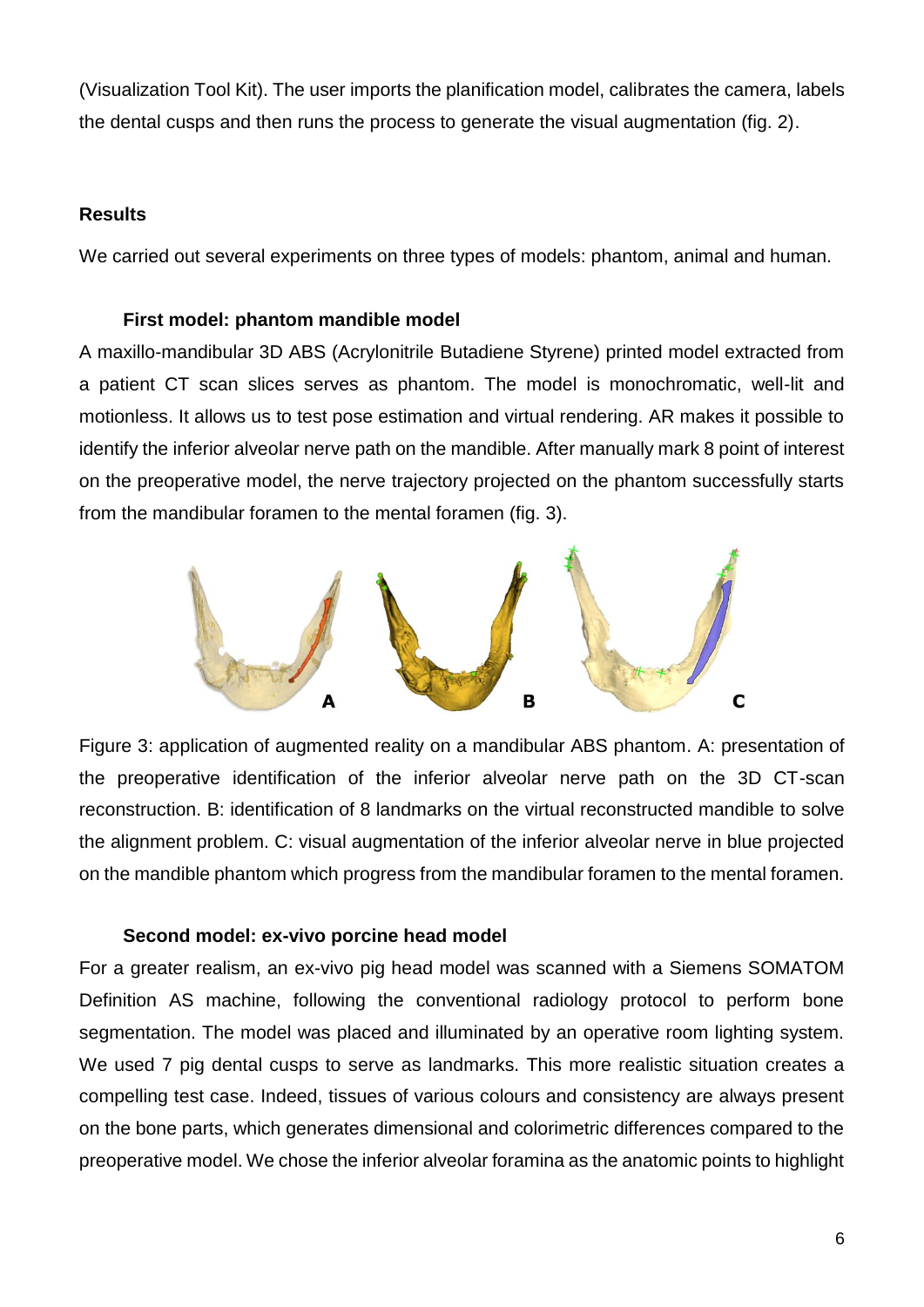with AR. Two mental foramina were precisely augmented. One foramen was well identified and the second was in contact with the nerve emergence (fig. 4).



Figure 4: augmented reality application on an ex-vivo porcine model. A: preoperative identification of the two left inferior alveolar nerve foramina and a tooth on a CT-scan reconstruction. B: Identification of 8 landmarks on the virtual reconstructed mandible of the pig. C: visual augmentations in blue of two mental foramina and a dental cusp projected on the pig jaws with one foramen well identified and the second identification was in contact with the nerve emergence.

## **Third model: real clinical conditions experiments**

To complete the experimental part, we decided to test on a patient with a maxillary cyst in contact with the root of tooth 23. In this case, the surgery was not planned using AR but we carried out offline postoperative tests. The operative room was organised with the calibrated camera above the surgical field and a screen to render AR. We planned the maxillary cyst location and checked whether the drilled surgical bone merged with the planning. Intraoperative views were augmented with the planification model. The 2D and 3D occlusal lines correspond and the preoperative planification model overlays the hole performed by the surgeon to extract the cyst. AR in this situation was considered precise enough to align dental cusps and to adapt the 2D projection on the natural curvature of the dental arch (fig. 5). The highlighted area of interest is larger than the bone removed by the surgeon because it includes all the cyst observed on the CT scan slices.



Figure 5: application of augmented reality on maxillary. A: Cone beam axial slide of the patient showing the maxillary cyst, its extension and the proximity with the root of tooth 13. B: Preoperative maxillary planification with identification of the cyst's sides, limits of the cyst was delineated on each axial slide of the cone beam and then overlap to obtain the 3D planification. C: identification of 9 landmarks on the virtual reconstructed maxillary. D: Visual augmentation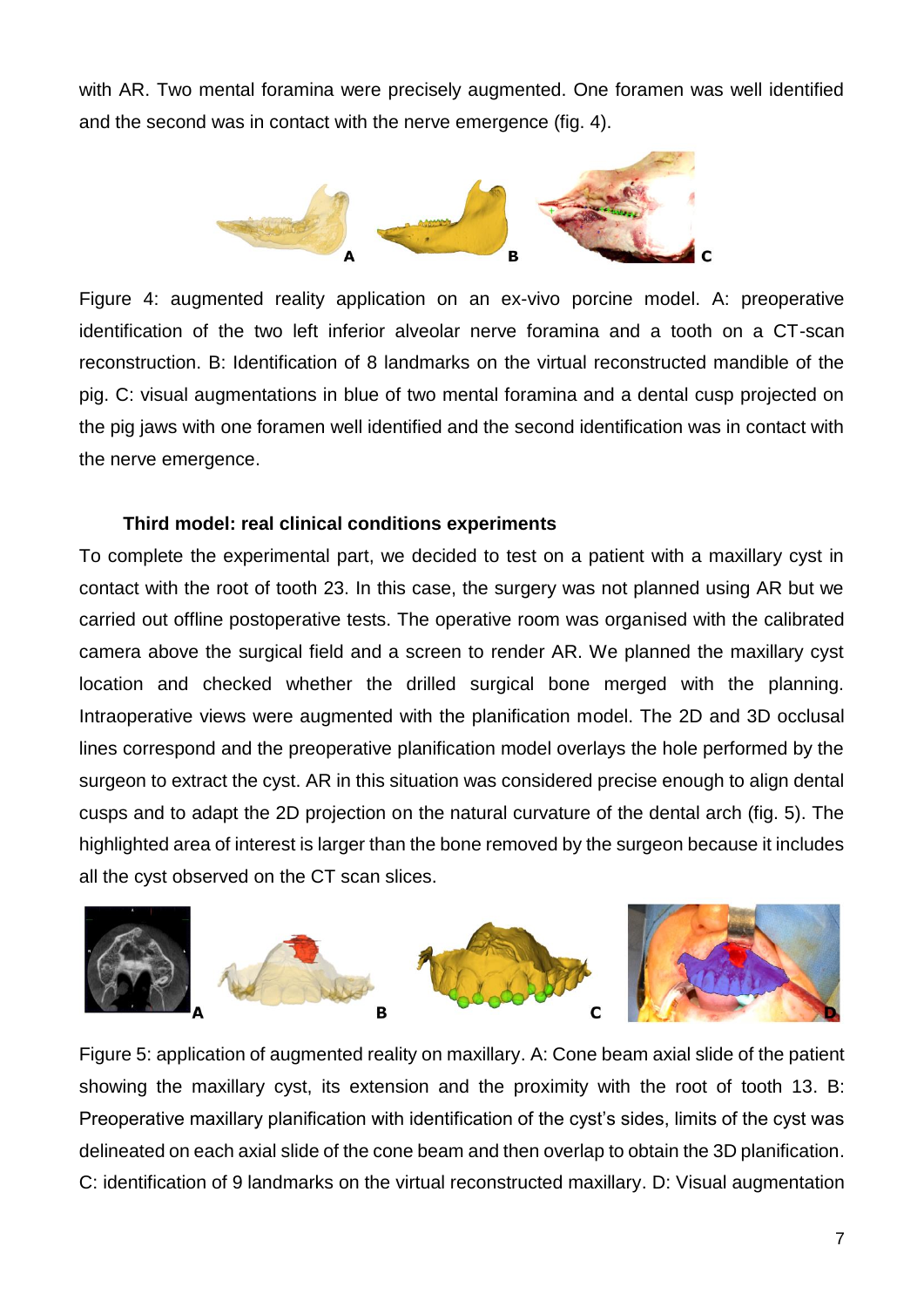of the maxillary cyst in red on the patient, with a well adaptation of the 2D projection on the natural curvature of the dental arch.

## **Discussion**

Throughout this work we present an AR proof-of-concept system for oral and maxillofacial surgery. In this project, AR screen rendering and markerless alignment methods were the two main elements.

Some AR projects use smart glasses to display visual augmentations (Maruyama et al. 2018; Matsukawa et al. 2020). In our situation and as agreed with surgeons we retained AR screen rendering for the three following reasons: 1- smart glasses are heavy and bulky, the surgeon comfort could be altered, especially as they need AR during a short surgery time; 2- with glasses, AR is only reserved for the device wearer, whereas in our system the information can be projected on several operative room screens; 3- glasses are closed to the operative field and could be poorly affected by projections. Even though smart glasses have great interest we decided to preserve surgeon's comfort and medical team information sharing by using screens.

Markerless alignment methods are a real challenge but are clinically interesting (Wang et al. 2017). They do not require external devices to perform alignment tasks and do not need special surgical equipment. As the patient is the alignment device, it is not necessary to regularly check the accuracy of the alignment. The weak aspect of using the dental cusps is that it cannot be used with toothless patients.

The quality of the results was clinically objectivated according to oral and maxillofacial surgeons. But a quantitative evaluation will have to be performed in order to determine precisely the system's metrological characteristics and improve the software.

At this stage, other improvements can be made. Preoperative model generation could be assisted by deep learning to save operator time during CT scan segmentation stages. Landmark detection is manually performed but if automated it could display visual augmentations in real time and not only on still frames. For now, the surgeon has to take a small amount of time in order to capture a picture and analyse it.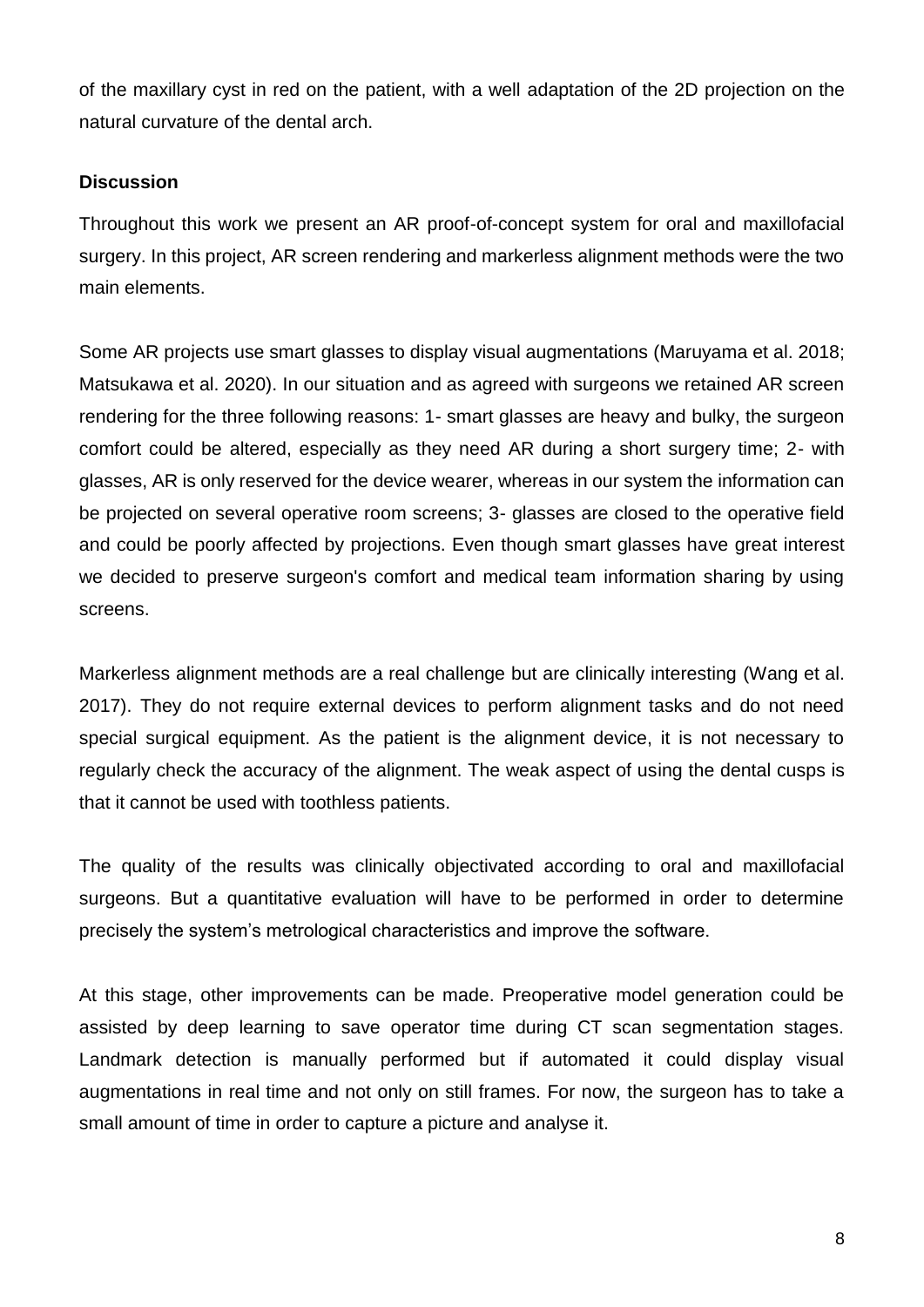To improve this work, we will include more patients to repeat what we performed with the third model and establish performance statistics.

#### **Conclusion**

AR is increasingly present in the operating room. For oral and maxillofacial surgery, this is only the beginning. At this work stage, our proof-of-concept system made it possible to highlight the clinical gain and technical feasibility. But there are many prospects for improvement in order to make the system usable in routine procedures and compliant with regulatory requirements. The major points for future development are the automatic detection of the anatomical landmarks (the dental cusps) to enable AR on live video, the improvement of visual augmentation rendering, the quantification of AR precision and the inclusion of additional patients to extend the feasibility results of our clinical model.

**Acknowledgments:** Acknowledgments to EMERGENCE CAP 20-25 for their support.

#### **References**

- Ayoub, Ashraf, and Yeshwanth Pulijala. 2019. "The Application of Virtual Reality and Augmented Reality in Oral & Maxillofacial Surgery." BMC Oral Health 19 (1): 238.
- Besl PJ, McKay ND. Method for registration of 3-D shapes. In: Sensor fusion IV: control paradigms and data structures. International Society for Optics and Photonics; 1992. p. 586–606.
- Collins, T., D. Pizarro, S. Gasparini, N. Bourdel, P. Chauvet, M. Canis, L. Calvet, and A. Bartoli. 2021. "Augmented Reality Guided Laparoscopic Surgery of the Uterus." IEEE Trans Med Imaging 40 (1): 371–80.
- Destrez R, Albouy-Kissi B, Treuillet S, Lucas Y. Automatic registration of 3D dental mesh based on photographs of patient's mouth. Comput Methods Biomech Biomed Eng Imaging Vis. 2019;7(5–6):604–15.
- Destrez R, Treuillet S, Lucas Y, Albouy-Kissi B. Semi-automatic registration of 3D orthodontics models from photographs. In: Ourselin S, Haynor DR, editors. Lake Buena Vista (Orlando Area), Florida, USA; 2013. p. 86691E.
- Kang, S.-H., M.-K. Kim, J.-H. Kim, H.-K. Park, and W. Park. 2012. "Marker-Free Registration for the Accurate Integration of CT Images and the Subject's Anatomy during Navigation Surgery of the Maxillary Sinus." Dentomaxillofac Radiol 41 (8): 679–85.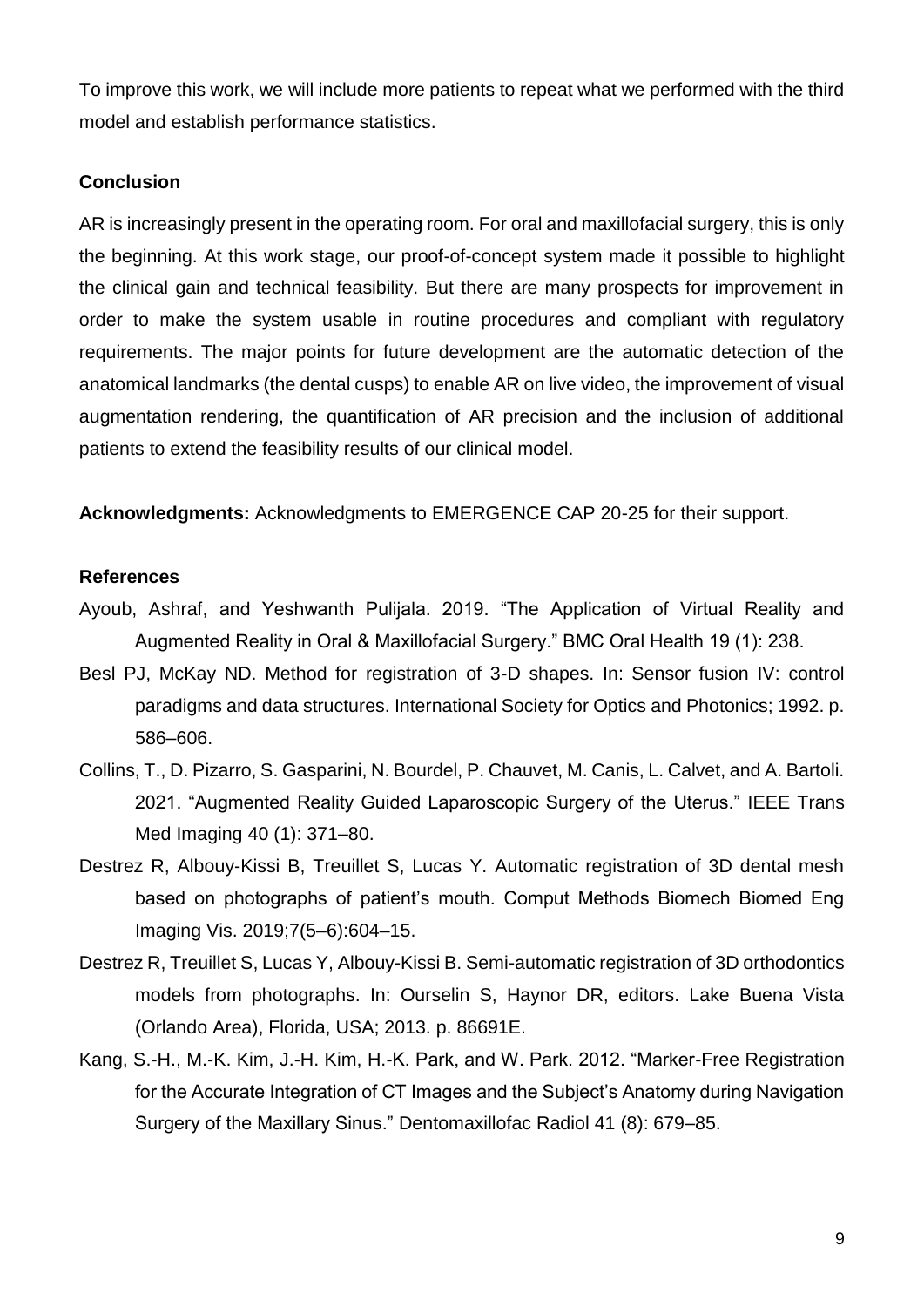- Kilgus, Thomas, Eric Heim, Sven Haase, Sabine Prüfer, Michael Müller, Alexander Seitel, Markus Fangerau, et al. 2015. "Mobile Markerless Augmented Reality and Its Application in Forensic Medicine." International Journal of Computer Assisted Radiology and Surgery 10 (5): 573–86.
- Kim, Bong Chul, Chae Eun Lee, Wonse Park, Sang Hoon Kang, Piao Zhengguo, Choong Kook Yi, and Sang-Hwy Lee. 2010. "Integration Accuracy of Digital Dental Models and 3-Dimensional Computerized Tomography Images by Sequential Point- and Surface-Based Markerless Registration." Oral Surg Oral Med Oral Pathol Oral Radiol Endod 110 (3): 370–78.
- Kwon, Ho-Beom, Young-Seok Park, and Jung-Suk Han. 2018. "Augmented Reality in Dentistry: A Current Perspective." Acta Odontol Scand 76 (7): 497–503.
- Maruyama, Keisuke, Eiju Watanabe, Taichi Kin, Kuniaki Saito, Atsushi Kumakiri, Akio Noguchi, Motoo Nagane, and Yoshiaki Shiokawa. 2018. "Smart Glasses for Neurosurgical Navigation by Augmented Reality." Oper Neurosurg 15 (5): 551–56.
- Matsukawa, Keitaro, and Yoshiyuki Yato. 2020. "Smart Glasses Display Device for Fluoroscopically Guided Minimally Invasive Spinal Instrumentation Surgery: A Preliminary Study." J Neurosurg Spine 13:1-6
- Metzger, Marc Christian, Amir Rafii, Bettina Holhweg-Majert, Annette M. Pham, and Brad Strong. 2007. "Comparison of 4 Registration Strategies for Computer-Aided Maxillofacial Surgery." Otolaryngol Head Neck Surg 137 (1): 93–99.

OpenCV. Open Source Computer Vision Library. 2015.

- Pepe, Antonio, Gianpaolo Francesco Trotta, Peter Mohr-Ziak, Christina Gsaxner, Jürgen Wallner, Vitoantonio Bevilacqua, and Jan Egger. 2019. "A Marker-Less Registration Approach for Mixed Reality-Aided Maxillofacial Surgery: A Pilot Evaluation." J Digit Imaging 32 (6): 1008–18.
- Quero, Giuseppe, Alfonso Lapergola, Luc Soler, Muhammad Shahbaz, Alexandre Hostettler, Toby Collins, Jacques Marescaux, Didier Mutter, Michele Diana, and Patrick Pessaux. 2019. "Virtual and Augmented Reality in Oncologic Liver Surgery." Surg Oncol Clin N Am 28 (1): 31–44.
- Suenaga, Hideyuki, Huy Hoang Tran, Hongen Liao, Ken Masamune, Takeyoshi Dohi, Kazuto Hoshi, and Tsuyoshi Takato. 2015. "Vision-Based Markerless Registration Using Stereo Vision and an Augmented Reality Surgical Navigation System: A Pilot Study." BMC Med Imaging 15(1):51.